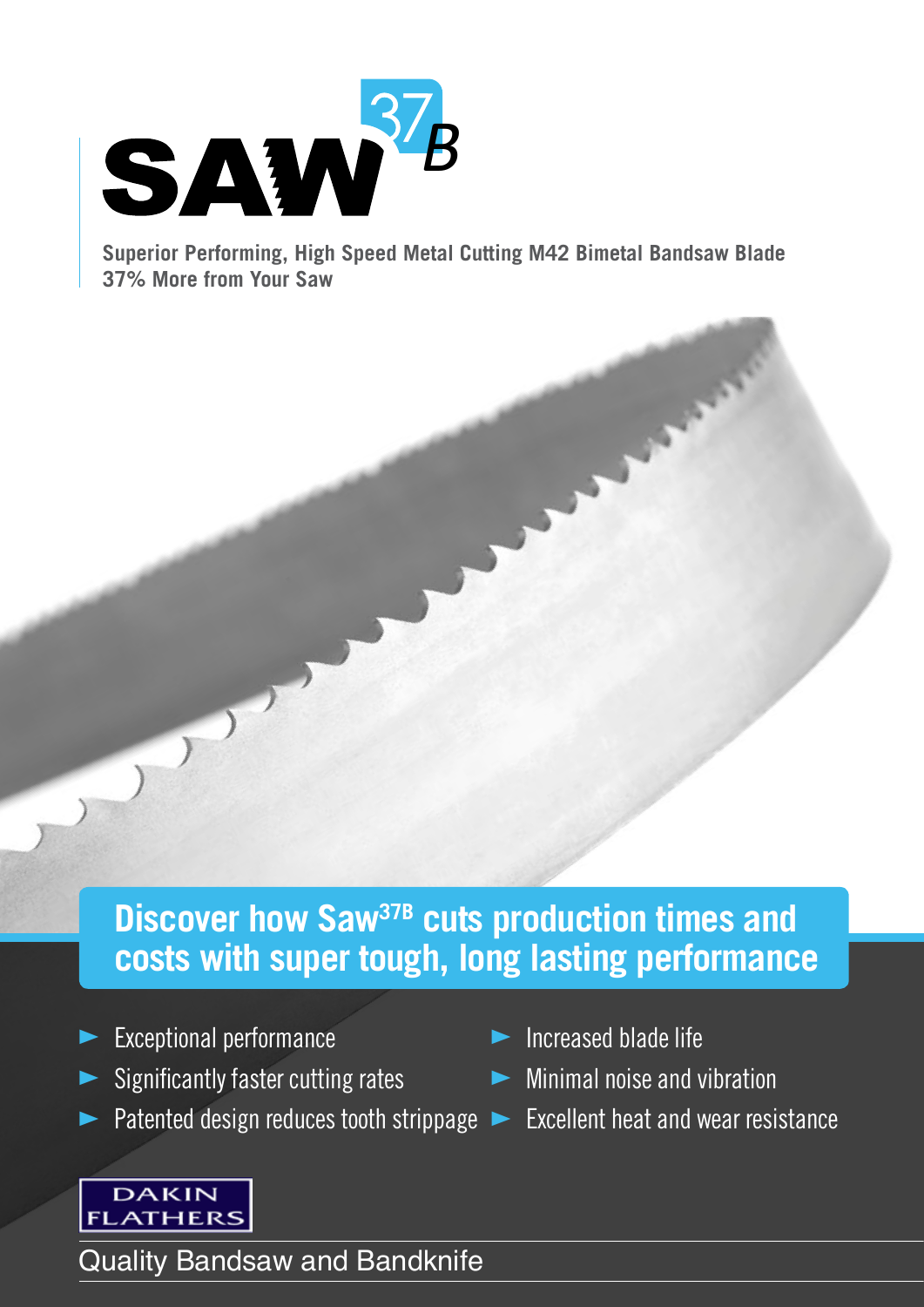# **Saw37B – M42 high speed steel blades that cut much more than production time**

Everybody wants to be the best but how many companies are actually capable of achieving it? At Dakin-Flathers, our core business is perfecting high performance, industry leading bandsaw and bandknife blades – and we've dedicated ourselves to this for over 100 years.

As you'd expect, we've very nearly achieved our ultimate aim – to be the manufacturer and provider of the best blades in the world. Our Generation<sup>37</sup> series of blades is the proof of this.

The result of exhaustive continual research and product development, the Saw<sup>37B</sup> is the latest in the Generation<sup>37</sup> dynasty that cuts production times even further. This has been achieved by putting quality first in the selection of our materials, blade design, technologies and manufacturing processes.

The Dakin-Flathers production facility is purpose built and operates 24/7. It features state-of-the-art precision CNC

manufacturing and technologies – 90% of which is less than 10 years old. It's a massive investment that elevates the quality, performance and durability of our blades and has made us clear market leaders.

Maintaining these high standards is critical which is why the Saw<sup>37B</sup> and all Generation<sup>37</sup> series blades undergo stringent and unforgiving quality checks at every stage of their production via our laboratory.

In addition to visual inspections of the tooth profiles and signs of any damage, our quality control experts check everything from the carbide structure of the material to the hardness profiles of the teeth, gullets and body of the blades. We also check the camber – the straightness of the blade – in addition to a series of set checks including set pattern, consistency and kerf. Only those blades that pass every check with flying colours are worthy of the Dakin-Flathers marque.

# **Why Saw37B speed and durability leaves other blades standing...**

## **Special Metallurgical Properties for Longer Life**

#### **Superior Materials**

The unique performance of every Saw<sup>37B</sup> blade is builtin due to uncompromising metallurgical properties and manufacturing techniques – devised specifically by Dakin-Flathers.

Constructed from a high speed strip (HSS), electron beam welded to a high strength spring steel alloy backing material, the Saw37B blade delivers sheer cutting excellence. This generates a cutting performance of high speed steel with the extreme toughness and fatigue resistance of an alloy backing steel, it's a serious combination.

#### **Saw37B has Serious Bite**

Then there are the teeth. These are infinitely tougher than the backing strip and are milled directly into the HSS strip using CNC controlled machines for optimum accuracy. Why? Primarily, by having HSS tooth tips, the Saw<sup>37B</sup> significantly extends the effective life of the blade. Not only that, it is capable of achieving much faster cutting rates of a wide variety of materials by being super-resistant to heat, abrasion and vibration. Faster cutting rewards all users with greater productivity and increased profits.

#### **Longer Lasting, Cost Reducing**

The Saw37B range works tirelessly for you cutting faster and for longer than other leading brands' blades, just

see the results in the graph below. In fact, in a "run-todestruction" fatigue test devised to reveal the weaknesses in blades, Dakin-Flathers Saw37B blades lasted on average over 42% longer than the overall market.

So why change blades? Well, choosing to upgrade to Saw<sup>37B</sup> results in extended blade life, less downtime, faster cutting, lower production costs and an increase in profit thanks to longer production runs.



#### Fatigue Testing  $-$  Saw<sup>37B</sup> vs. the Competition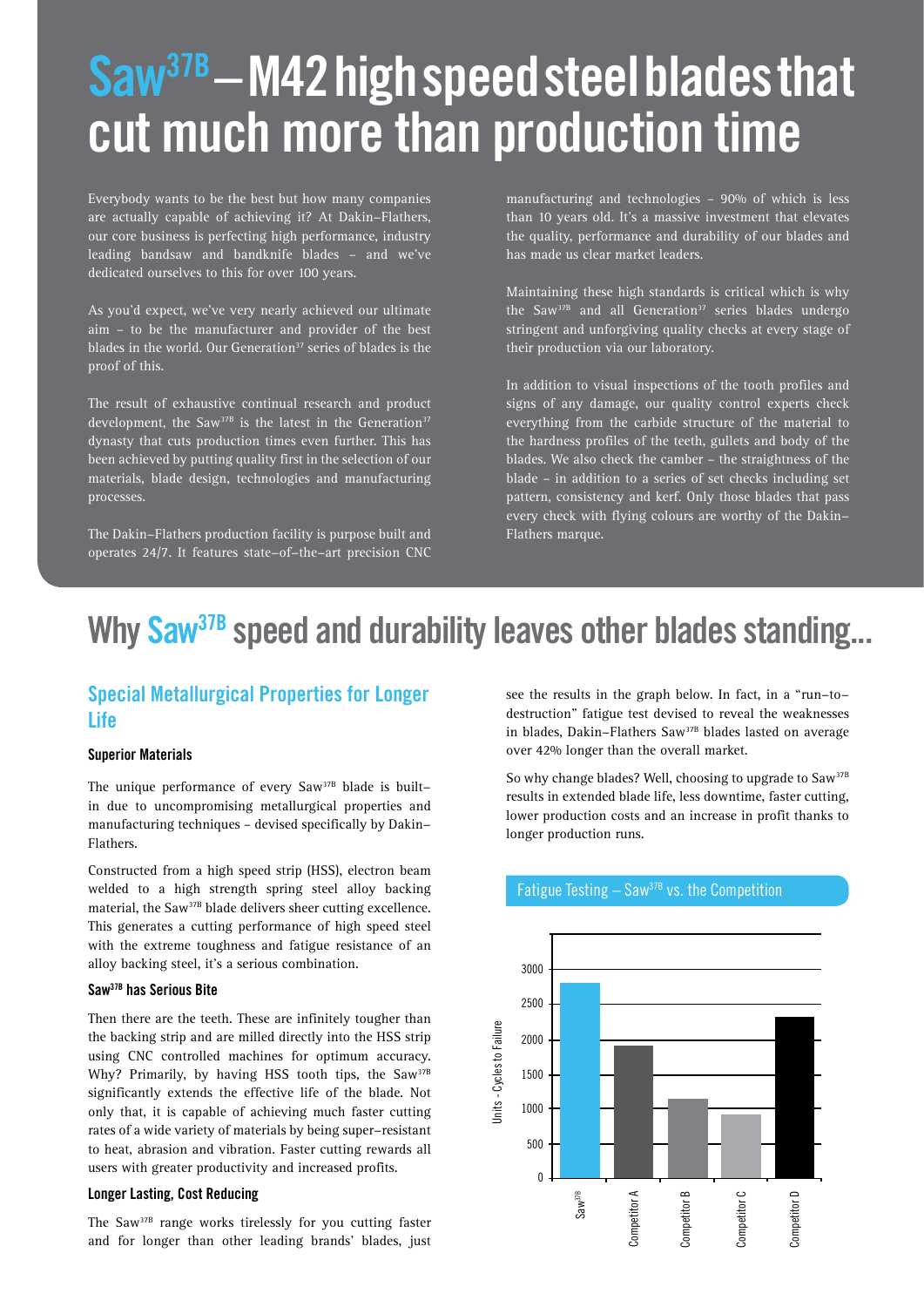

# **Laser Straight Accurate Cuts with Minimal Waste**

#### **Uniform CNC Teeth Setting**

Tight quality control involving constant quality checks at every stage of our precision CNC manufacturing process pays dividends. By continually striving for perfection, we achieve market-leading set consistency. The more uniform the teeth are set, the better balanced the blade is. This slashes the margins of error when it cuts.

#### **It's a Matter of Balance**

Saw37B blade set is perfectly balanced. This results in dramatic reductions in waste and therefore creates greater yield during your cutting processes.

If a blades set is unbalanced, the cut is more erratic and less clean or straight, which affects the quality of the finished product and actually wastes the material being cut. It also causes additional noise and vibration making it uncomfortable and difficult for the operator to work with.

#### **Accuracy Counts**

We tested our Saw<sup>37B</sup> blade set against four leading competitor blades and the specification for standard set deviation proved that Dakin-Flathers blades were the most accurate. In fact, only 2.9% of teeth were not in the correct position. One competitor blade deviated by as much as 6.7% - over twice that of the Saw<sup>37B</sup>.



# **Reliable and Consistent Quality Blade**

#### **Ultra Strong Welds**

The weakest point of any blade is the weld that creates the loop. At Dakin-Flathers, to ensure the absolute integrity of this joint, we developed a unique factory welding process of our own. Designed to produce a blade with an ultra strong weld with optimum joint strength and improved alignment accuracy.